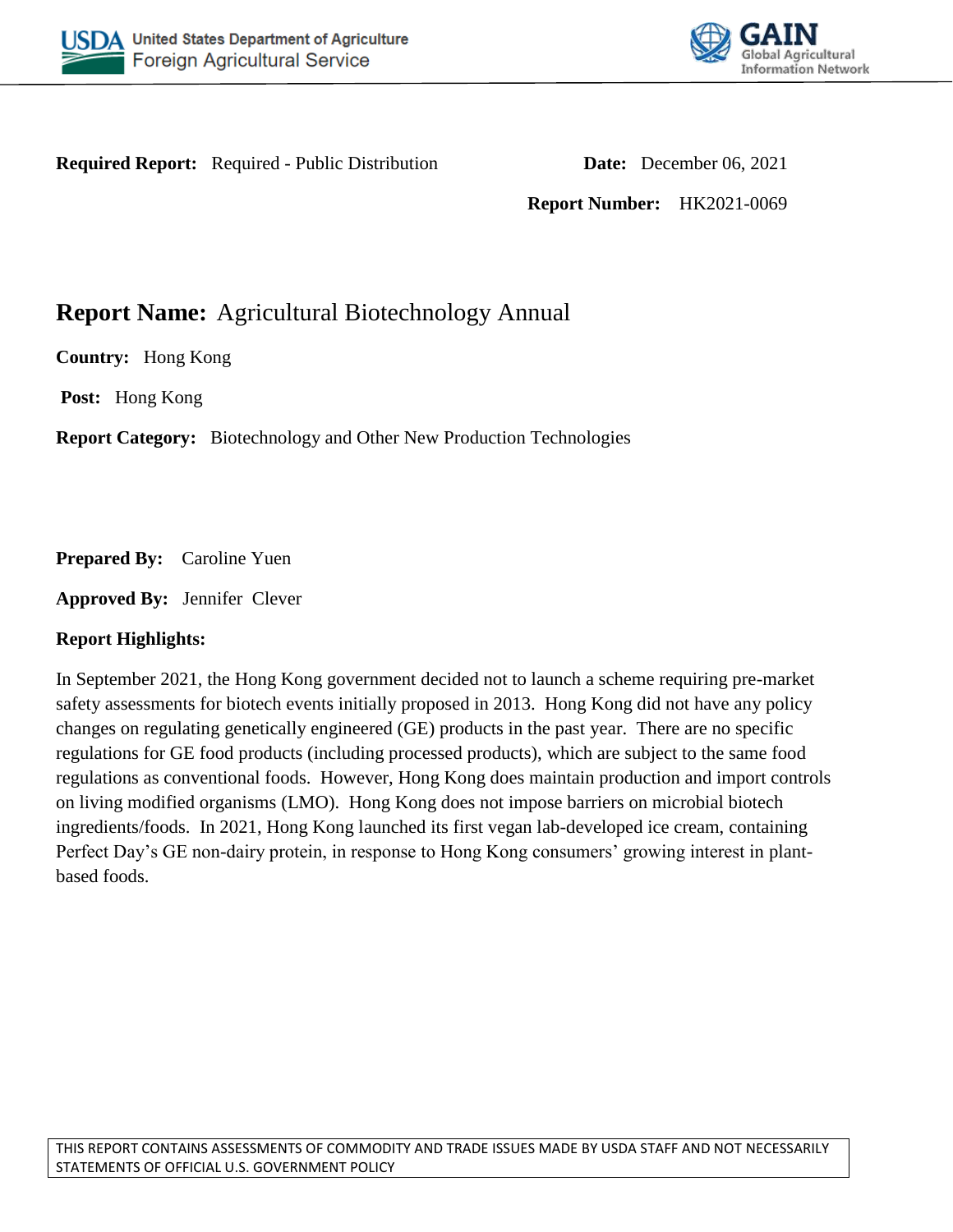### **Executive Summary:**

Hong Kong has been a major market for U.S. agricultural and related products for decades, ranking 13<sup>th</sup> in 2020, with an export value of \$2.2 billion. High-value, consumer-ready food products constitute the majority of U.S. agricultural exports to Hong Kong amounting to \$1.9 billion. Hong Kong is the sixth largest U.S. export destination for these products. In 2020, the United States exported \$8 million worth of corn, \$2 million worth of soybeans and \$8 million in cotton to Hong Kong.

The Hong Kong government (HKG) does not pose any trade barriers to genetically engineered (GE) products. It also has not imposed any regulatory barriers on microbial biotechnology and derived products used as food or food ingredients. Impossible Burger with its GE ingredient "leghemoglobin" and Perfect Day's GE non-dairy protein are allowed in Hong Kong.

The HKG has previously indicated an intention to launch a public consultation on a mandatory premarket safety assessment scheme (PMSAS) for biotech events, but no action has emerged in the past years. However, recently, the Hong Kong government submitted a paper to the Legislative Council concluding that Hong Kong does not need to launch PMSAS because biotech events of GE products commercially produced and sold internationally have generally passed safety assessments in other countries and regions with a PMSAS in place for years.

Occasional calls by consumer groups and certain Legislative Council members for mandatory labeling of GE foods have not moved the government to further action. Instead, importers are encouraged to comply with voluntary [guidelines](https://apps.fas.usda.gov/gainfiles/200610/146249357.pdf) introduced in 2006. Post does not expect any new developments for labeling requirements with respect to GE food products in the upcoming year.

HKG officials reiterated that they are closely monitoring the international development and regulation of GE food products.

The United States does not export living modified organisms (LMO) to Hong Kong. Hong Kong has implemented a Genetically Modified Organisms (Control of Release) Ordinance and a Genetically Modified Organisms (Documentation for Import and Export) Regulation in compliance with the Cartagena Protocol on Biosafety. Any product containing LMOs intended for release into the environment must obtain approval prior to import into Hong Kong. Since the implementation of this regulation, there have not been any applications for release of LMO into the environment.

Regarding domestic production, Hong Kong has minimal GE crop production, which consists primarily of GE papayas grown for domestic consumption. There is no animal cloning in Hong Kong. Biotechnology in Hong Kong is limited to research carried out by academic institutions. There are no field trials in Hong Kong because of the lack of space.

Post does not anticipate any changes in Hong Kong's policy on biotechnology and GE foods in the near term.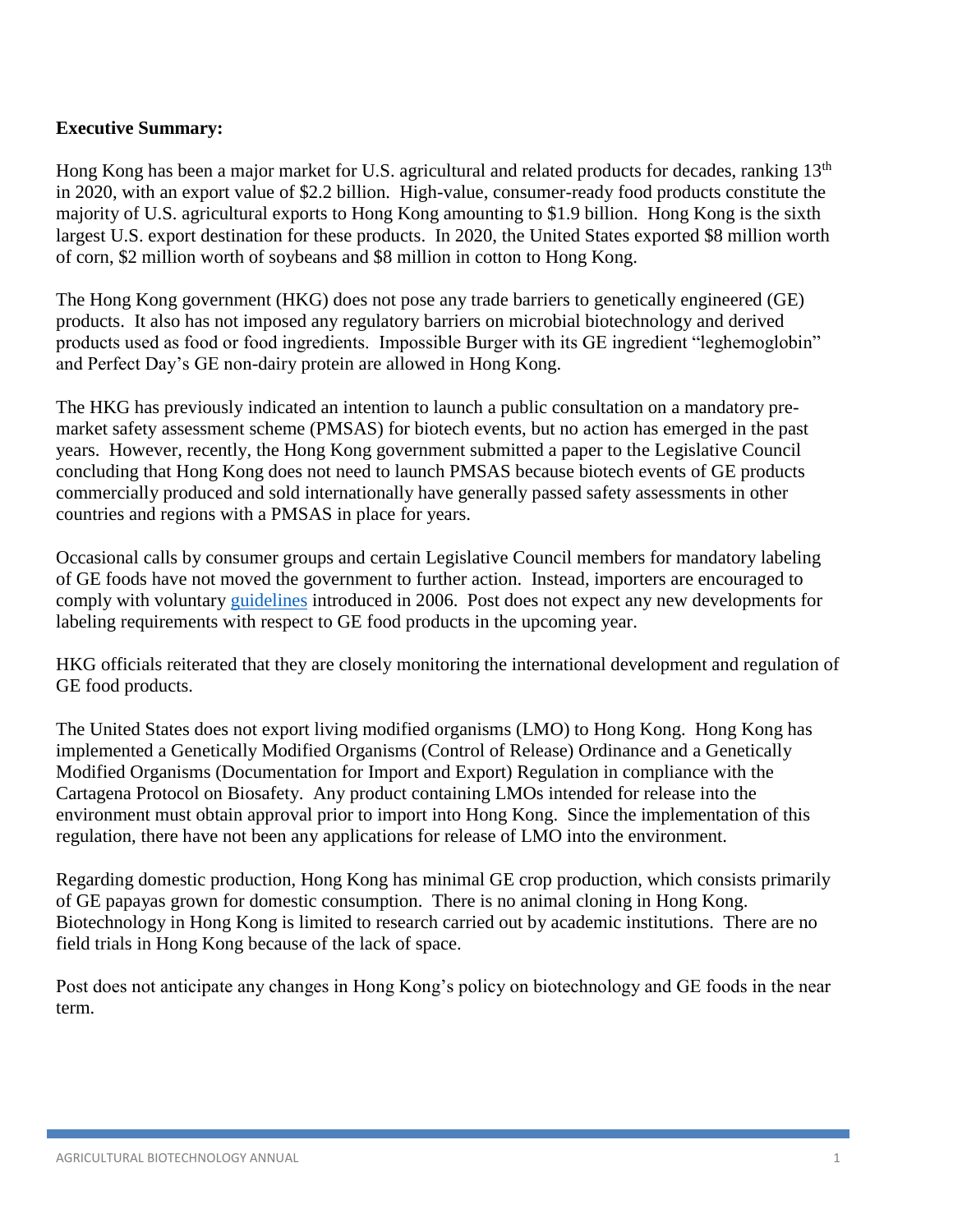| <b>Table of Contents</b> |  |
|--------------------------|--|
|                          |  |
|                          |  |
|                          |  |
|                          |  |
|                          |  |
|                          |  |
|                          |  |
|                          |  |
|                          |  |
|                          |  |
|                          |  |
|                          |  |

# <span id="page-2-0"></span>**CHAPTER 1: PLANT BIOTECHNOLOGY**

### <span id="page-2-1"></span>**Part A: Production and Trade**

### A) PRODUCT DEVELOPMENT

For all GE product development projects, work in Hong Kong is limited to laboratory research with field trials conducted in China. There is only one university in Hong Kong that has successfully partnered with Chinese academic institutions to conduct field trials in China. Hong Kong does not maintain any regulatory barriers discouraging development of GE products.

The Chinese University of Hong Kong houses a Partner State Key Laboratory of Agrobiotechnology research center approved by the Chinese government, that partners with research institutions in China for the development of plant biotechnology. In 2018, the Ministry of Science and Technology (MOST) of China approved renaming it as the [State Key Laboratory of Agrobiotechnology](https://skla.cuhk.edu.hk/?lang=) (SKL). The [Centre](https://csr.cuhk.edu.hk/about-us/)  [for Soybean Research](https://csr.cuhk.edu.hk/about-us/) is established under the Chinese University of Hong Kong. It partners with soybean breeders and researchers in China to develop stress-tolerant soybeans. The Centre successfully identified a novel salt tolerance gene in wild soybeans through whole-genome sequencing (see *[Nature](http://137.189.43.137:8080/Publications/GmCHX1%20Nat%20Commun%202014.pdf)  [Communications](http://137.189.43.137:8080/Publications/GmCHX1%20Nat%20Commun%202014.pdf)* 5:4340). A few soybean cultivars have been field tested with satisfactory results. In 2017, two types of soybean seeds with salt and drought tolerant properties were approved by the Chinese government for cultivation by farmers in the Gansu Province.

Currently, there are three types of soybean seeds adopted for commercial cultivation in Gansu. The accumulated sowing acres increased steadily, reaching 12,000 hectares in 2019 and 30,000 in 2020. The [Gansu Academy of Agricultural Sciences](http://www.gsagr.ac.cn/) (link in Chinese) is the key partner with the Centre for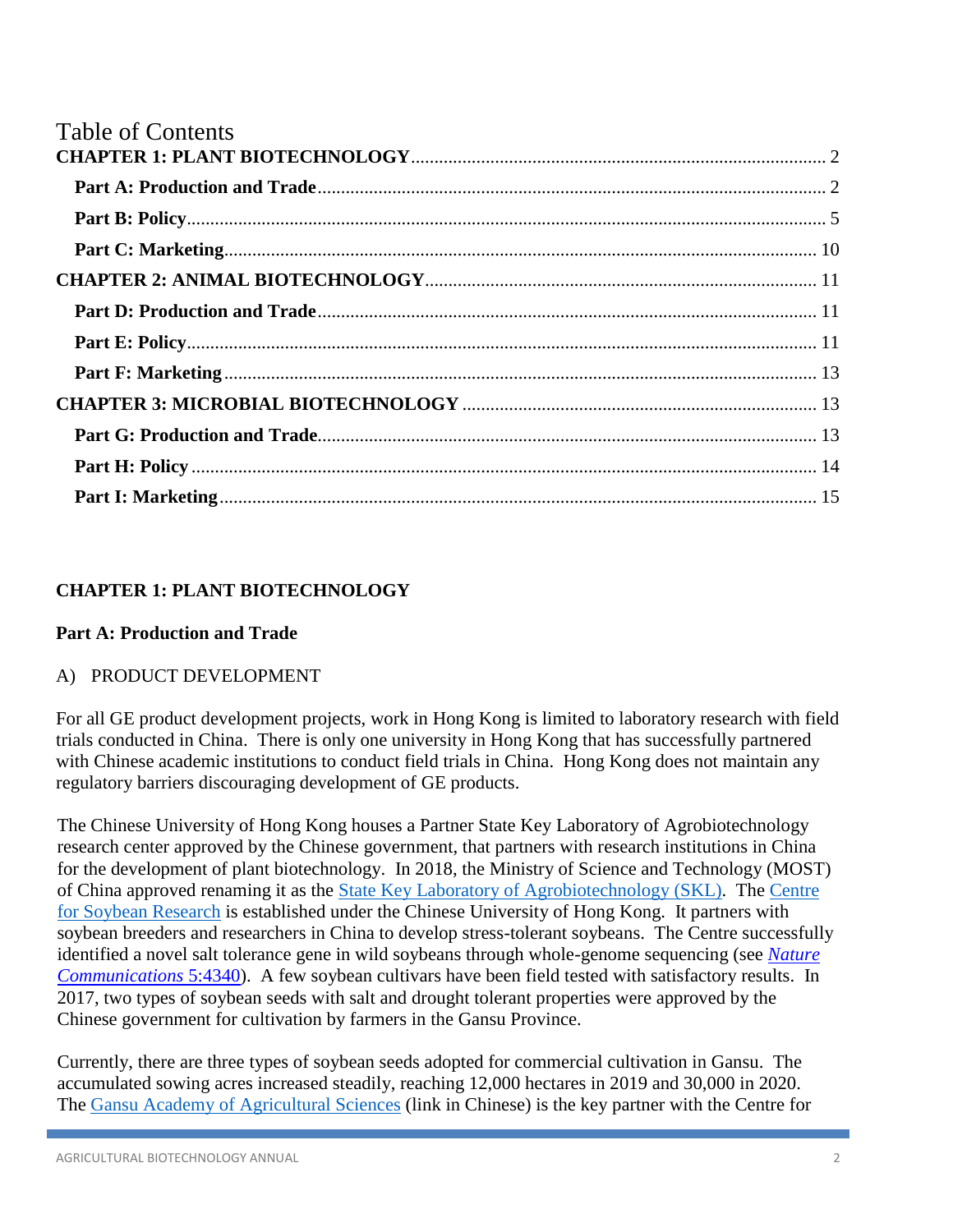this soybean project. It is understood that the Centre for Soybean Research has not applied for patents and has allowed Gansu Academy to have free use of the research results.

The research Centre is reportedly planning to work with a Hong Kong food company which will buy the soybean grown in Gansu and turn the research product into manufactured food products. However, according to the Centre, the soybean seeds in question are not GE. Instead these are the end products which have been subjected to a marker-assisted selection processes.

It is understood that the Centre continues its research on stress tolerance of soybeans. They are also looking for anti-lodging and high biomass characters for new soybean development.

### B) COMMERCIAL PRODUCTION

Hong Kong has no commercial production of GE crops nor does it conduct field trials. Although Hong Kong does not ban the production of GE crops, prior approval from the Agriculture, Fisheries, and Conservation Department (AFCD) is required before any GE crops may be planted. However, the AFCD has not received any applications for the planting of GE crops. Therefore, the AFCD's online public register for the production of GE crops reflects no production of GE crops in Hong Kong. (The planting of GE papayas is exempted from obtaining prior approval from the AFCD. For details, please refer to Part B: Policy –Exemptions to Genetically Modified Ordinance.)

#### C) EXPORTS

As Hong Kong has no production of GE crops (except some GE papayas for personal consumption), Hong Kong does not have any domestic GE crop exports. For processed products, Hong Kong's food import and export regulations do not distinguish between conventional and GE food products. Therefore, it is possible that Hong Kong may export some food products that contain imported GE ingredients, such as soy sauce and soymilk beverages.

#### D) IMPORTS

The few major soybean users in Hong Kong generally require non-GE soybeans because of marketdriven factors. For example, their processed products are exported to overseas markets demanding GEfree ingredients. Canadian Special Quality White Hilum (SQWH) grade soybeans are reportedly popular among Hong Kong buyers. In 2020, imports of Canadian soybean held 85 percent of the market (\$12 million). China held 12 percent of the market (\$1.7 million), followed by the United States with four percent (\$182,440).

### *Survey Reflecting Importation and Production of GE Crops*

The Agriculture, Fisheries and Conservation Department (AFCD) conducts annual surveys for the presence of GE products by drawing samples of various imported and locally-grown crops from local markets and farms in Hong Kong. The collected samples, however, only include foods that are under the regulatory portfolio of AFCD. Processed products are not covered by the survey as they are not under the oversight of AFCD.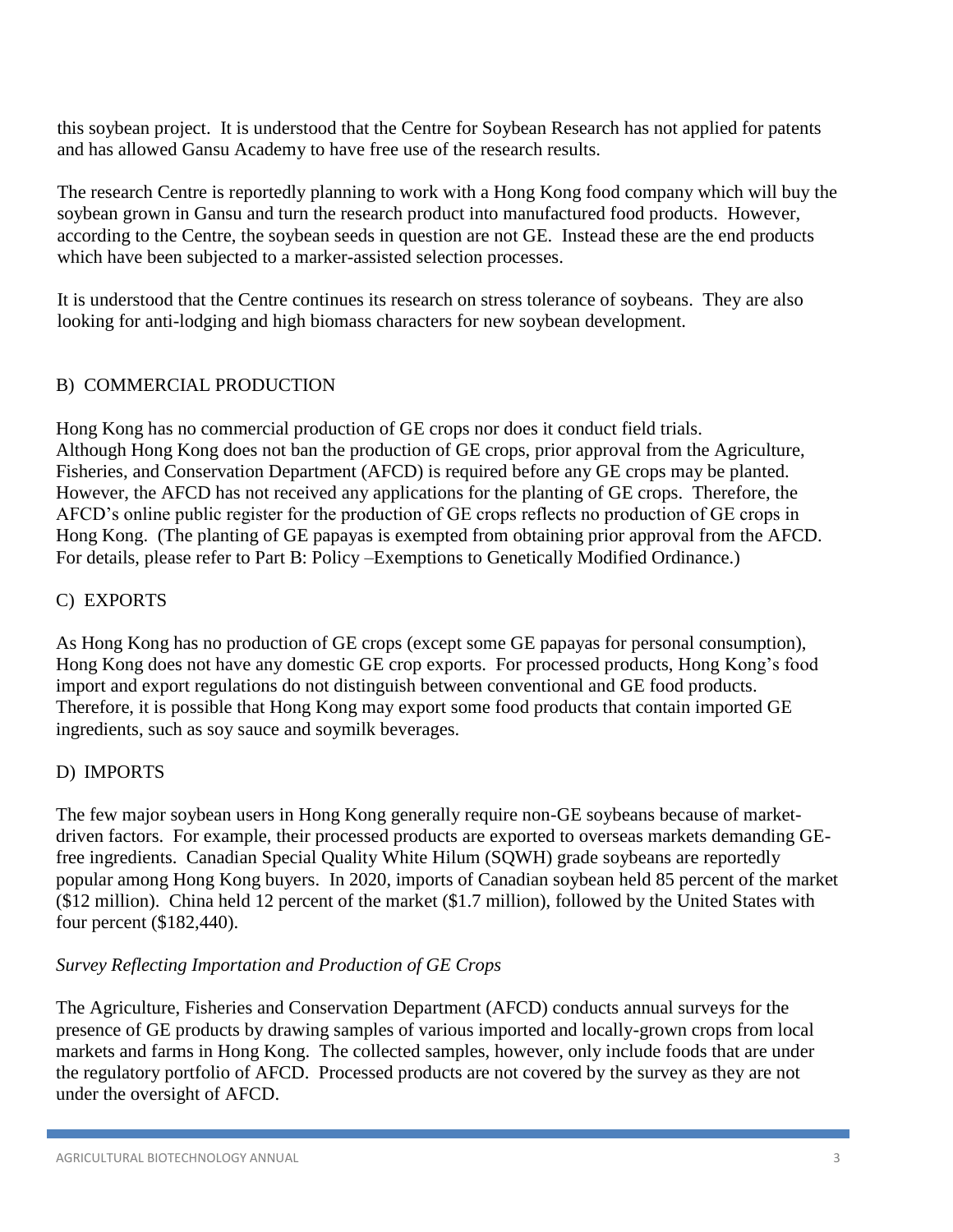In 2021, AFCD tested 664 samples from a variety of imported and local produce, animal feed, soybean, seeds, flowers, and fish for the presence of GE ingredients. Of the 664 samples tested, 197 samples (30 percent) reflected GE ingredients, with papayas (including imported and locally grown papayas and seeds) accounting for 99 percent of all GE samples. The GE papayas were reportedly sourced from China, the United States (Hawaii), and Hong Kong. The survey results showed that papayas imported from Taiwan and the Philippines were not of GE variety.

Apart from papayas, other GE samples included zebra fish. Survey results are summarized in Table 1.

| $1.0010$ 1.0 $0.101$ 1.0 $1.001$ 1.0 $0.000$ $(1.001)$ |                |         |                                                          |  |
|--------------------------------------------------------|----------------|---------|----------------------------------------------------------|--|
|                                                        |                |         | No. of Tested No. of GE Positive Species of Samples with |  |
|                                                        | <b>Samples</b> | Samples | <b>Positive Result</b>                                   |  |
| <b>Animal Feed</b>                                     |                |         |                                                          |  |
| Flower and Fish                                        | 28             |         | Zebra fish                                               |  |
| <b>Imported Fruit</b>                                  | 78             |         | Papaya                                                   |  |
| <b>Imported Vegetable</b>                              | 58             |         |                                                          |  |
| <b>Local Produce</b>                                   | 400            | 186     | Papaya                                                   |  |
| Other Imported Food and Feed 23                        |                |         |                                                          |  |
| Seeds                                                  | 98             |         | Papaya                                                   |  |
| Total                                                  | 664            | 197     | Papaya, Zebra Fish,                                      |  |

**Table 1: Survey for GE Products (2020 -2021)**

Source: Hong Kong Agriculture, Fisheries and Conservation Department -GMO Survey Result 2020- 2021.

The survey results are very similar to the results from the 2019-2020 survey in the sense that papayas were the majority of GE products found in the market, accounting for 98 percent. However, among all imported fruit, the share of GE papayas in the most recent survey was only 12 percent compared to 51 percent in the 2019-2020 survey. If only papaya figures are analyzed, 67 percent of imported papayas were GE variety in 2018-2019 and the share dropped drastically to 29 percent in 2020-2021.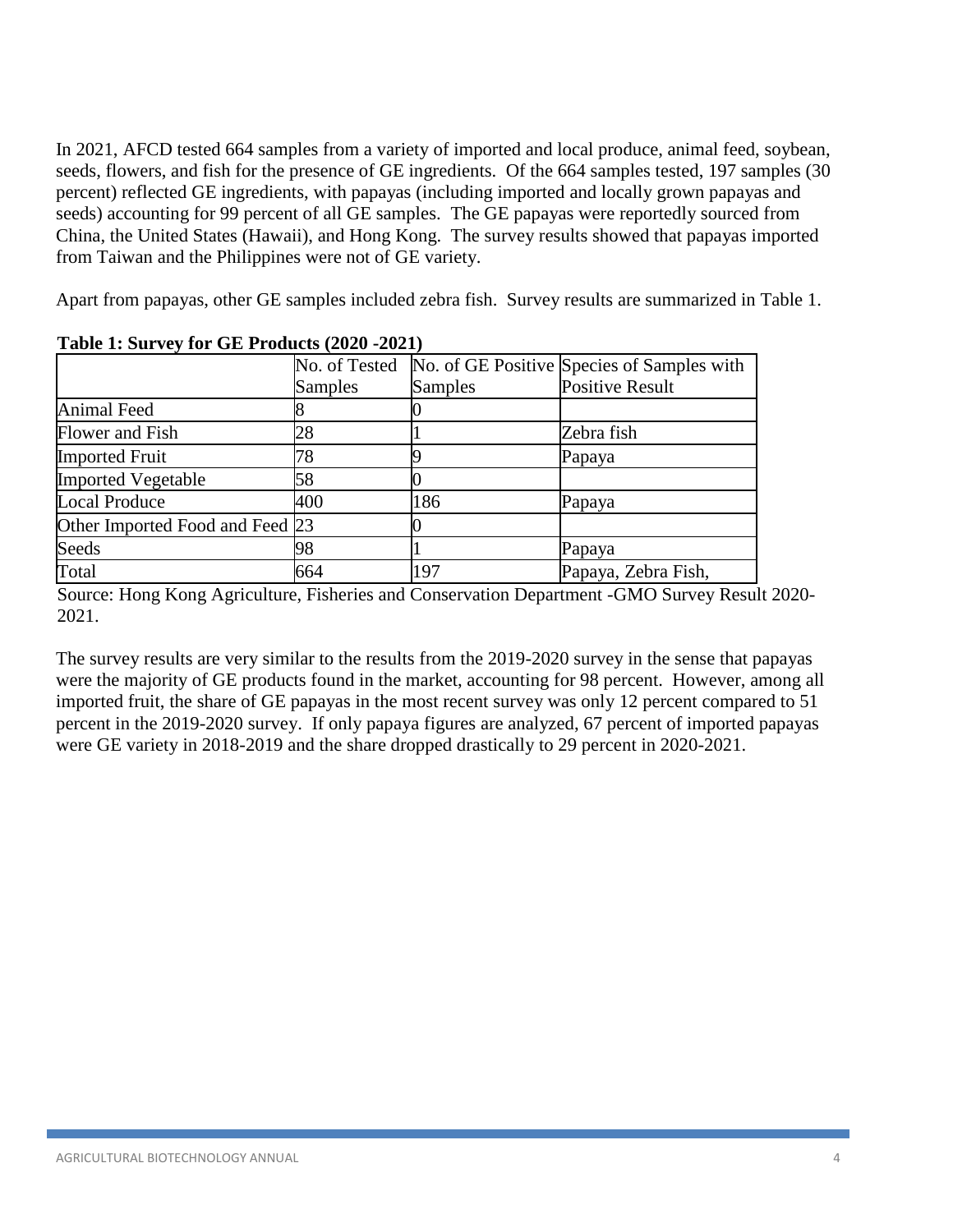



Source: Hong Kong Agriculture, Fisheries and Conservation Department - GMO Survey Result 2018-2019 and 2020-2021

As Hong Kong food laws do not distinguish between conventional and GE food products, no action was taken by AFCD relative to sampled products identified as containing GE ingredients.

# E) FOOD AID

Hong Kong neither provides nor receives food aid.

# F) TRADE BARRIERS

Presently, Hong Kong does not have any biotechnology-related trade barriers adversely affecting U.S. exports. Post is closely monitoring for initiatives to launch mandatory labeling on GE products, which would impact U.S. agricultural and food exports to Hong Kong.

# <span id="page-5-0"></span>**Part B: Policy**

# A) REGULATORY FRAMEWORK

The Food and Health Bureau (FHB) determines the policy direction of GE food regulation. The Food and Environmental Hygiene Department (FEHD) is the Bureau's department for food safety, which administers programs through its Centre for Food Safety (CFS). The administration of policies relating to agricultural production and import and export of animals and plants falls under the portfolio of AFCD within FHB.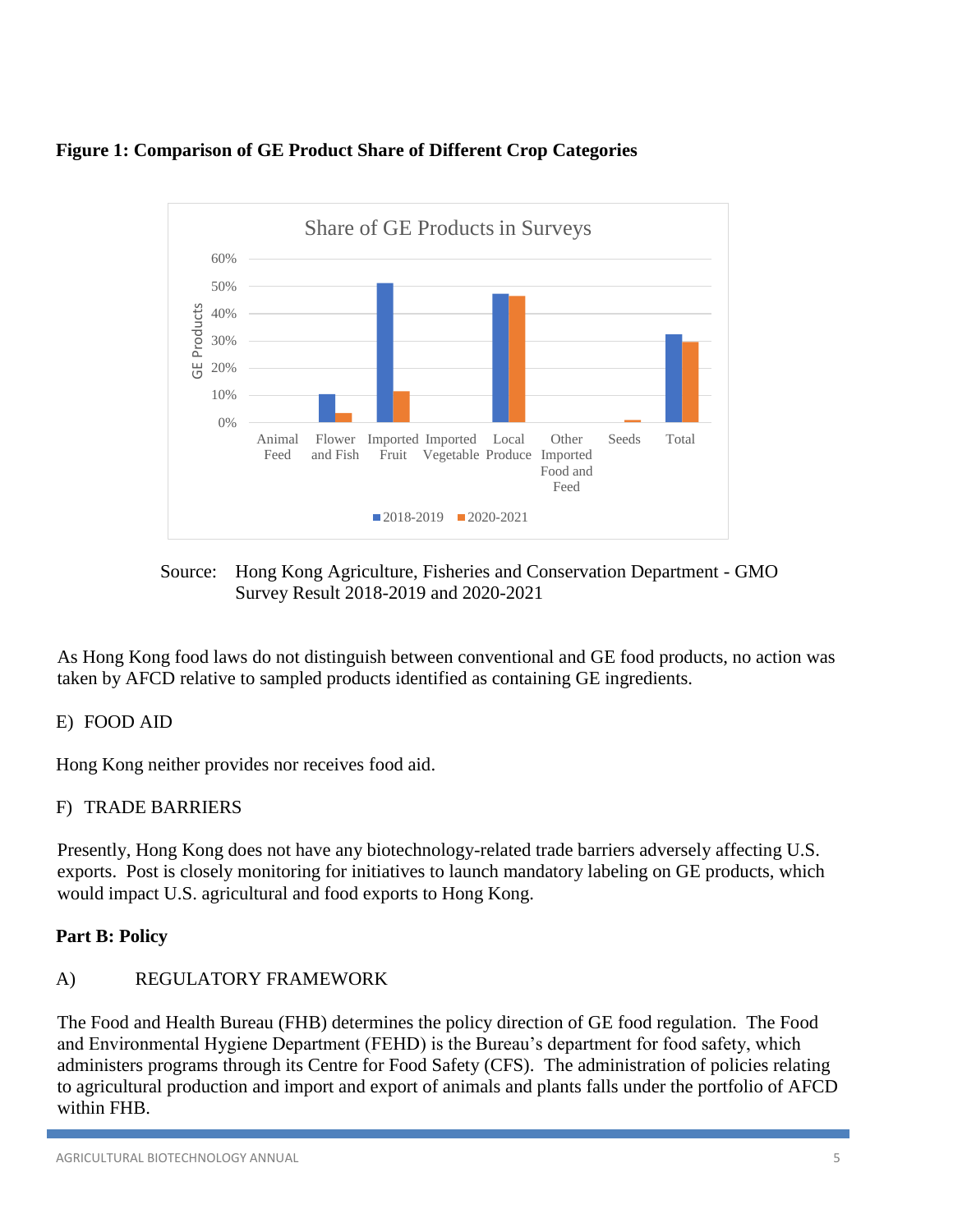#### *Pre-Market Safety Assessment Scheme*

The HKG first indicated in 2013 that it would launch a public consultation on a mandatory pre-market safety assessment scheme (PMSAS) for GE events. According to the proposed regulatory framework, a GE developer would be required to register a GE event prior to the importation of a food product containing that GE event. Food manufacturers and importers would be responsible for ensuring that imported products contain only approved GE ingredients. If a GE event has previously been evaluated under a foreign regulatory scheme, then the applicant could provide approval certificates and safety evaluations for review by the CFS. A suitable transitional arrangement for GE food that is already on the market would be established should the pre-market safety assessment scheme become effective. However, this project has not been a priority for the government, and no further activity has taken place until recently. In September 2021, the HKG notified its latest position on PMSAS to the Legislative Council stating that Hong Kong does not need to launch the PMSAS because biotech events of GE products available in international trade have been approved by countries and regions using their own regulatory mechanisms. Thus, Hong Kong does not need to duplicate efforts in evaluating such GE events.

### *Ordinance and Regulation Implementing the Cartagena Protocol on Biosafety*

Hong Kong implemented the Genetically Modified Organisms (Control of Release) Ordinance and the Genetically Modified Organisms (Documentation for Import and Export) Regulation in March 2011 to implement measures pursuant to China's status as a party to the Cartagena Protocol on Biosafety. The Ordinance stipulates that the production and importation of LMOs to Hong Kong (except for exemptions provided by the Exemption Notice, discussed further below) that are intended to be released into the environment requires prior approval from AFCD. (Note: "GMO" in the Ordinance refers to living modified organisms.) AFCD maintains an LMO online register which keeps non-confidential information received pertaining to the LMO approval applications. As of September 2021, the AFCD online register webpage does not show any application entries.

Under the law, documentation requirements are prescribed for all shipments containing LMOs. The HKG emphasized that the documentation requirements adhere strictly to the requirements stipulated by the Cartagena Protocol. According to the subsidiary regulation, documentation is required for the following categories of LMOs:

- a) LMOs intended for direct consumption as food, feed, or for processing; (LMOs-FFP)
- b) LMOs intended for contained use; and
- c) LMOs intended for release into the environment.

The HKG does not maintain any specific requirement regarding the type of documentation accompanying LMO shipments. The use of a commercial invoice, other documents required or utilized by existing documentation systems, documentation as required by other local legislation, and/or administrative frameworks is acceptable as documentation to accompany LMO shipments. In addition to commercial invoices, other forms of documentation that are acceptable include import/export manifests; and licenses or certificates issued or required under other legislation (e.g. phytosanitary certificates). AFCD provides [guidelines on documentation requirements and documentation samples.](http://www.afcd.gov.hk/english/conservation/con_gmo/guidelines/gmo_doc_gui.html)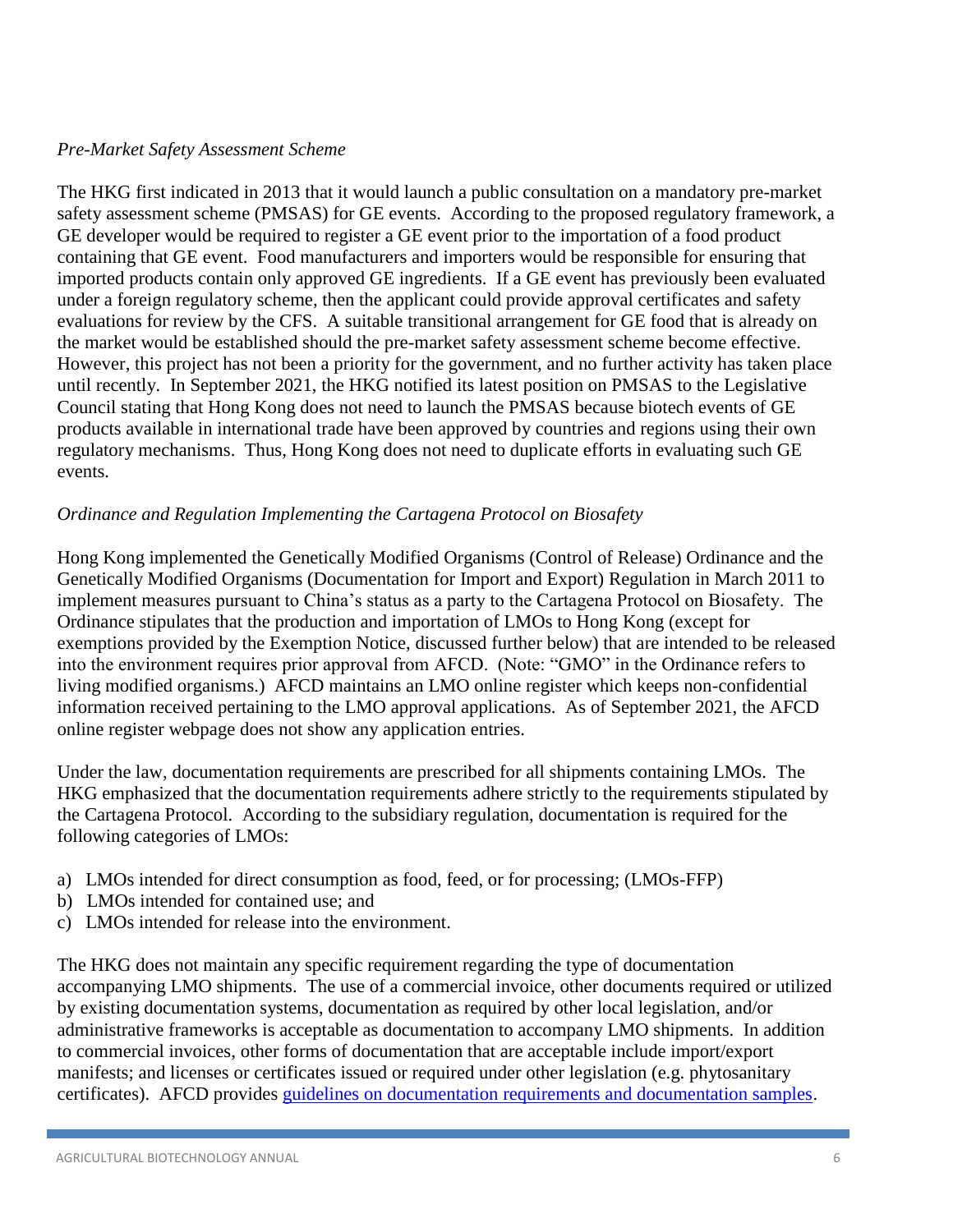No adverse impact from these regulations has been reported by U.S. food and agricultural exporters to Hong Kong.

### *Exemptions to GM Ordinance*

The Genetically Modified Organisms (Control of Release) (Exemption) Notice made under the Genetically Modified Organisms (Control of Release) Ordinance took effect June 23, 2012. The Notice exempts all varieties of GE papaya and any LMO that is contained in a veterinary vaccine (live recombinant veterinary vaccines) from the application of the Ordinance's provision that a person must not knowingly cause an LMO to be released or maintain the life of an LMO in the environment.

The Notice also exempts two commercialized varieties of GE papaya (GE papaya with the unique identifier code of CUH-CP551-8 and GE papaya with the transformation event code of Huanong 1) and live recombinant veterinary vaccines from the application of the Ordinance's provision that a person must not knowingly import an LMO that is intended for release into the environment.

With the Exemption Notice, the HKG exempted local papaya growers from applying for approval to release GE crops into the environment. Most locally produced papayas are backyard crops for personal consumption with little commercial value. The HKG position is that the exempted LMO poses a low risk to the local biodiversity. According to a risk assessment conducted by the HKG, papaya is an exotic species with no close relatives in Hong Kong. The release of GE papaya to the environment is unlikely to pose a risk to local biodiversity. The inserted genes of GE papaya cannot pass on to local wild plants. The HKG conducted a second risk assessment in 2015 and the study yielded a similar result.

The exemption also caters to the need of the use of live recombinant veterinary vaccines in emergency situations such as an outbreak of a pandemic disease.

### B) APPROVALS

Prior approval is required for the production and importation of LMOs that are intended to be released into the environment (except for the exemptions mentioned above). All applications are provided at the [AFCD link](https://www.afcd.gov.hk/english/conservation/con_gmo/Genetically_Modified_Organisms_Register/Applications.html) (empty as of September 2021).

### C) STACKED OR PYRAMIDED EVENT APPROVALS

No regulations pertain to stacked or pyramided event approvals.

### D) FIELD TESTING

No field tests are currently conducted in Hong Kong.

### E) INNOVATIVE BIOTECHNOLOGIES

No related regulations or deliberations on regulating innovative biotechnologies exist.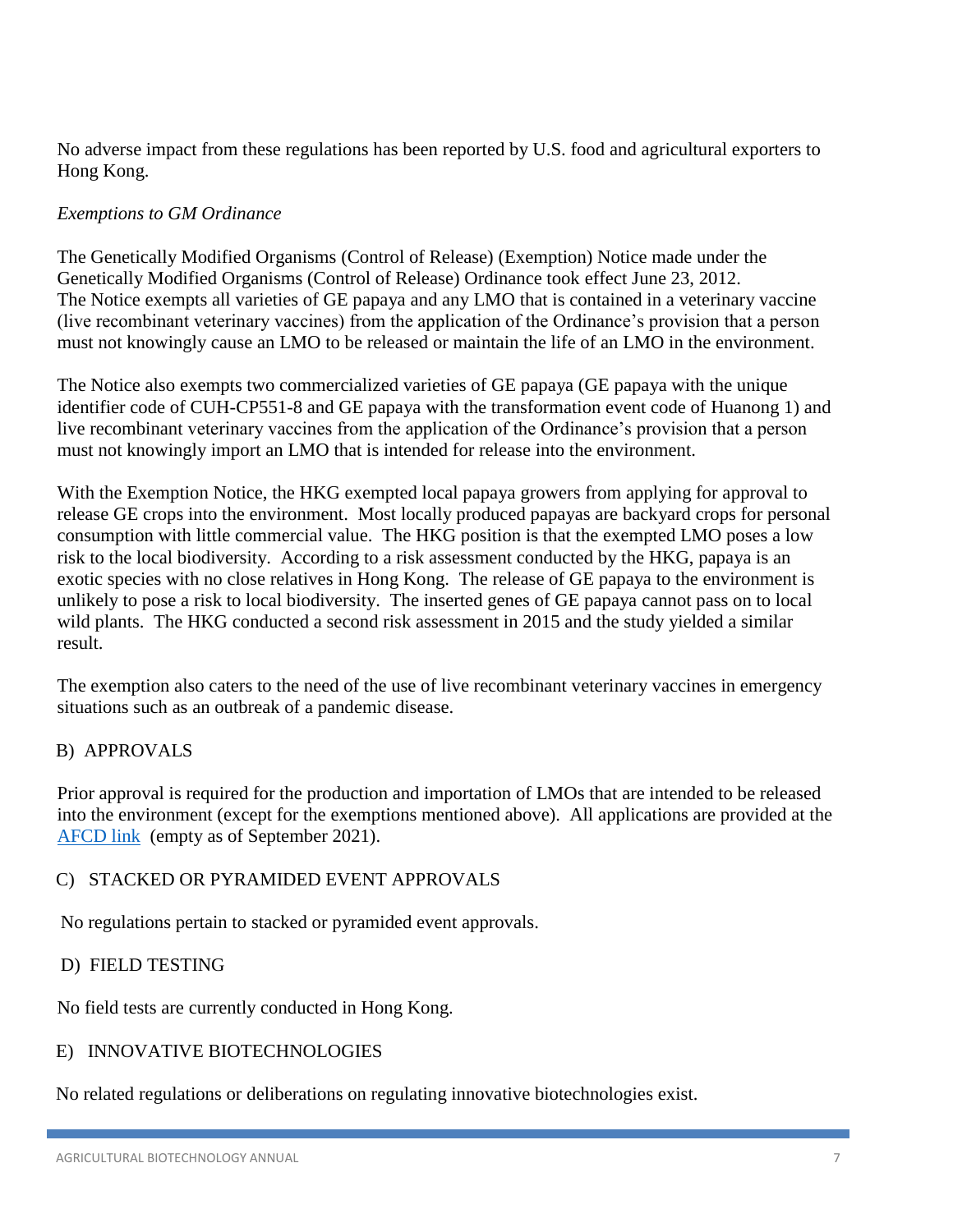### F) COEXISTENCE

No rules in place or proposed on coexistence.

# G) LABELING AND TRACABILITY

### *Labeling of GE Food Products - Voluntary Labeling Approach*

Mandatory labeling for GE foods or feeds is not required. In 2006, the Centre for Food Safety (CFS) released guidelines for voluntary labeling of GE foods in response to public calls for consumer information. In 2008, the HKG announced there was no need for a mandatory labeling law in Hong Kong based on an evaluation of the voluntary labeling scheme and that there currently is no international consensus on mandatory labeling. The HKG reiterated its position not to adopt mandatory labeling in a paper submitted to the Legislative Council in 2021. The HKG chose to closely monitor international developments on this issue and promote the voluntary guidelines to the trade for more widespread adoption.

The guidelines were formulated by a working group established under CFS, with membership from various sectors including manufacturing, wholesale, retail, consumer groups, and government departments. The guidelines are only applied to prepackaged foods and are advisory in nature; they do not have legal effect. Adoption is voluntary and not binding. The guidelines are based on the following four principles:

- The labeling of GE food will comply with existing food legislation.
- The threshold level applied in the guidelines for labeling purposes is five percent, with respect to individual food ingredients.
- Additional declaration on the food label is recommended when significant modifications of the food, e.g. composition, nutrition value, level of anti-nutritional factors, natural toxicant, presence of allergen, intended use, introduction of an animal gene, etc., have taken place.
- Negative labeling, e.g. "GMO-free," is not recommended and not encouraged where no GE counterpart of the respective product exists.

For products with negative labeling, the HKG may take the initiative to test the products for GE ingredients, and a zero tolerance will be adopted for testing purposes. If products are found to have misleading labeling, a retailer may be subject to prosecution under Section 61 – False Labeling and [Advertisement of Food or Drugs](https://www.cfs.gov.hk/english/food_leg/food_leg_part5.html#section61) of Chapter 132 Public Health and Municipal Services Ordinance.

If the retailer chooses to apply negative labeling, the government advises to use less definite terms such as "sourced from non-GM sources" (which contains less than five percent of GM content) and to have documentation to substantiate such declaration. For more details, please refer to [GAIN Report](https://apps.fas.usda.gov/gainfiles/200610/146249357.pdf)  [HK#6026.](https://apps.fas.usda.gov/gainfiles/200610/146249357.pdf)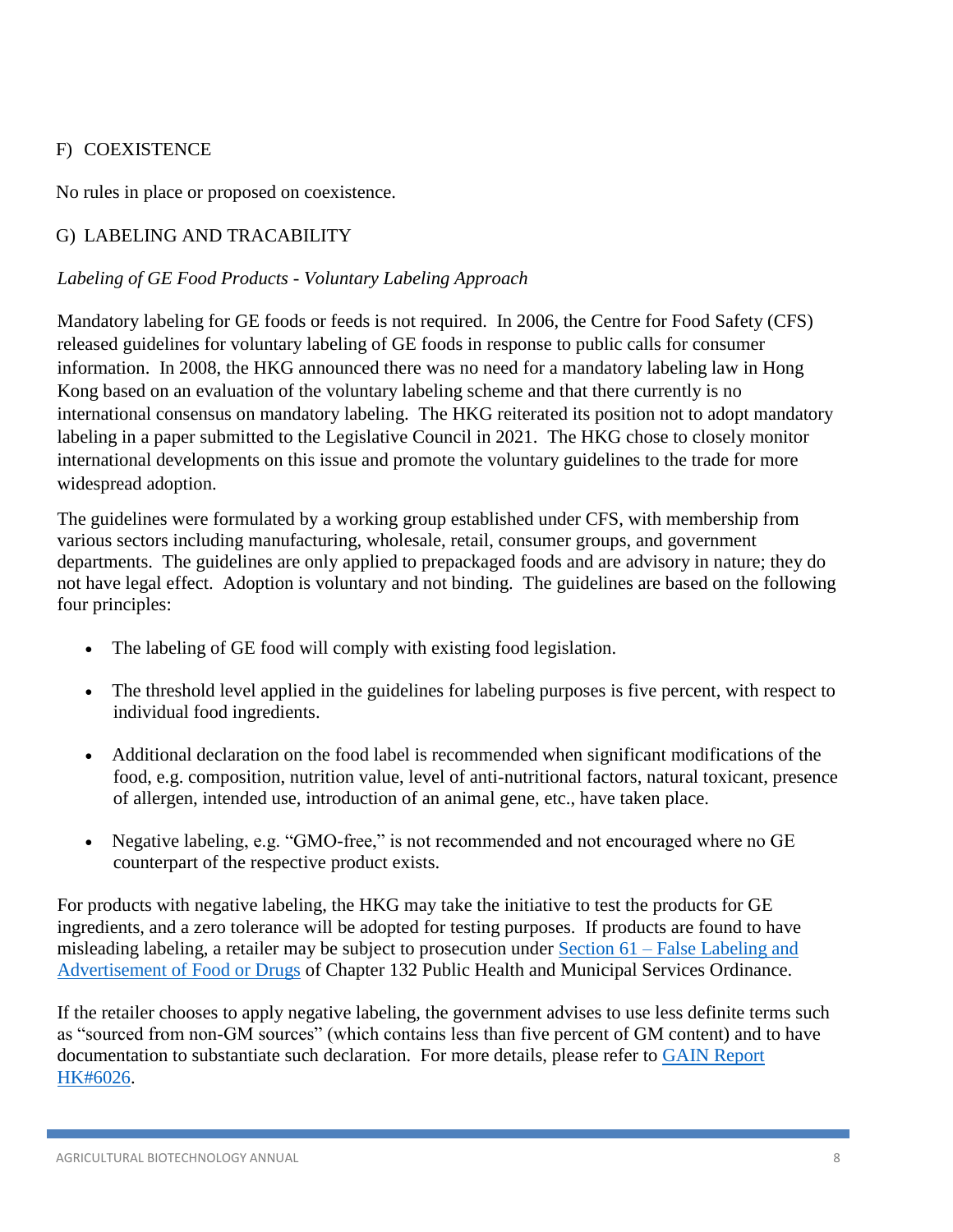### H) MONITORING AND TESTING

AFCD conducts an annual survey for the presence of GE ingredients in various imported and locallygrown crops available in local markets and farms in Hong Kong. The randomly collected samples, which totaled around 700 in 2020-2021, do not include any processed food products outside the regulatory scope of AFCD. The results of the 2020-2021 survey are provided in Table 1 above. As Hong Kong food laws do not distinguish between conventional and GE food products, no action was taken by AFCD relative to sampled products identified as containing GE ingredients.

While the AFCD has oversight on agricultural production and the import and export of animals and plants, the Hong Kong Centre for Food Safety (CSF) is the food safety regulatory authority. The CFS has in place a regular food surveillance program taking about 65,000 food samples annually for microbiological, chemical, and radiation level testing. The CFS surveillance program does not cover the identification of GE ingredients in foods.

### I) LOW LEVEL PRESENCE (LLP) POLICY

According to the voluntary labeling guidelines of GE food products, the threshold level applied for labeling purposes is five percent with respect to individual food ingredients. Details of the labeling guidelines may be found under Chapter 1, Part B, (G) Labeling.

In relation to the Genetically Modified Organisms (Control of Release) Ordinance and the Genetically Modified Organisms (Documentation for Import and Export) Regulation, the documentation requirements do not apply if:

a) The LMOs are imported or exported in a lot together with other living organisms;

b) The LMOs are unintentionally mixed with those other living organisms; and

c) The percentage of the amount of the LMOs to the total amount of living organisms in the lot does not exceed the prescribed percentage.

The prescribed percentages are set as follows

- 1. 5 percent for LMOs-FFP;
- 2. 0 percent for LMOs intended for contained use; and
- 3. 0 percent for LMOs intended for release into the environment.

### J) ADDITIONAL REGULATORY REQUIREMENTS

None

### K) INTELLECTUAL PROPERTY RIGHTS (IPR)

While Hong Kong currently has no commercial plantings of GE crops, Hong Kong has intellectual property legislation covering patents, designs, copyright, trade descriptions; layout-design (topography) of integrated circuits and plant varieties protection.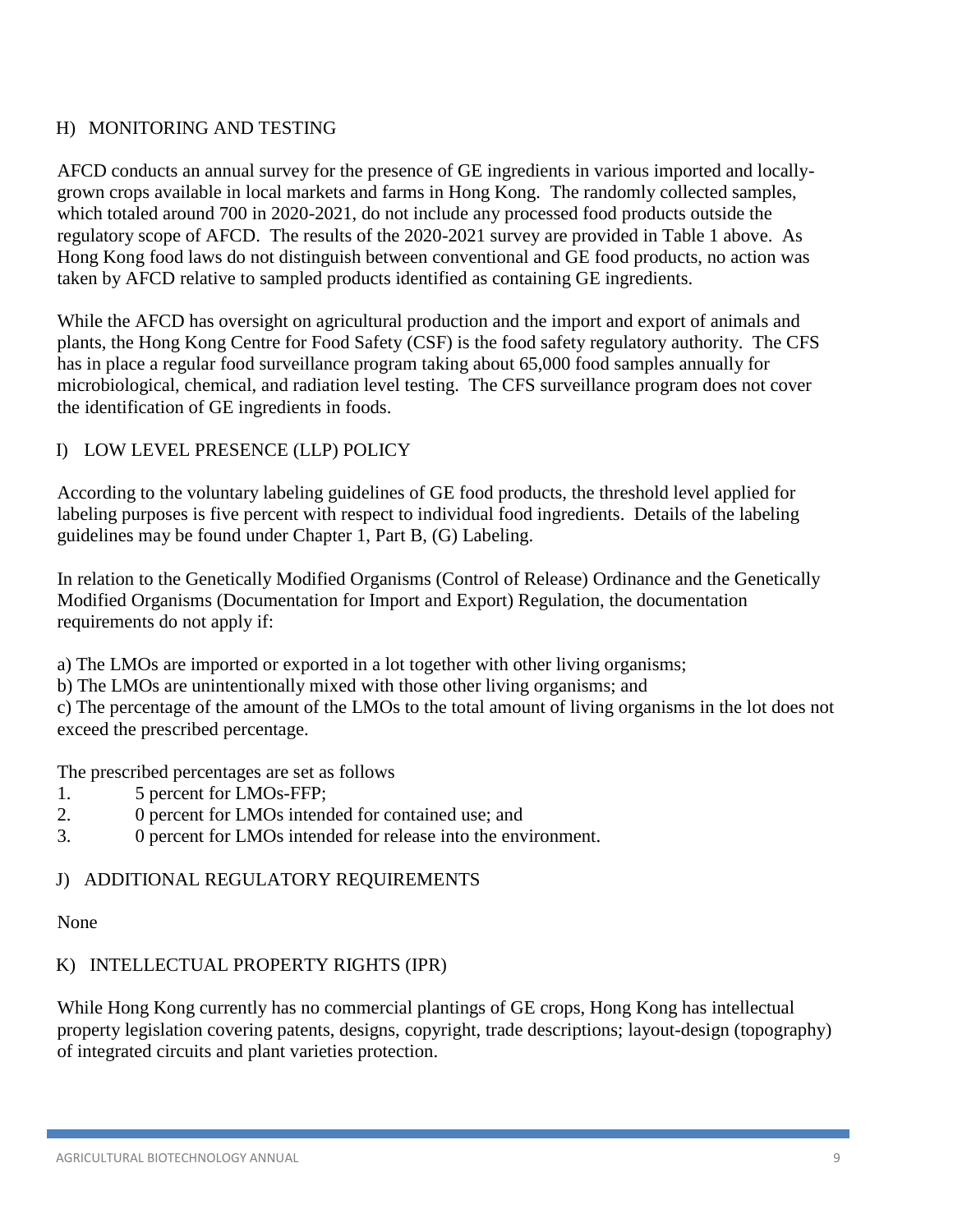# L) CARTAGENA PROTOCOL RATIFICATION

China ratified the Cartagena Protocol on Biosafety in 2005, and its provisions were extended to Hong Kong on May 9, 2011 upon the implementation of the Genetically Modified Organisms (Control of Release) Ordinance and the Genetically Modified Organisms (Documentation for Import and Export) Regulation. Details of the Ordinance and Regulation may be found under Chapter 1, Part B, A) Regulatory Framework. This development has not impacted trade.

Hong Kong does not send any delegates to the CPB bi-annual Conference of the Parties serving as the Meeting of the Parties (COP-MOP). Representatives from AFCD have attended previous COP-MOPs as members of the Chinese delegation.

### M) INTERNATIONAL TREATIES AND FORUMS

Hong Kong does not actively participate in discussions related to GE plants within international organizations. Hong Kong is a member of the World Trade Organization (WTO), Asia-Pacific Economic Cooperation (APEC) and the Pacific Economic Cooperation Council (PECC). In addition, Hong Kong has observer status on the Trade Committee of the Organization for Economic Cooperation and Development (OECD). Hong Kong's participation in CODEX Alimentarius, the World Health Organization (WHO), the World Organization for Animal Health (OIE), and the Asia Pacific Plant Protection Commission is not as an individual member, but as part of the Chinese delegation.

Hong Kong, as a Special Administrative Region of China, is not necessarily subject to all international agreements under China's membership. Under Article 153 of the Basic Law, Hong Kong will be consulted prior to international agreements being extended to Hong Kong.

### N) RELATED ISSUES

None

# <span id="page-10-0"></span>**Part C: Marketing**

### A) PUBLIC/PRIVATE OPINIONS

Some Hong Kong consumer and green organizations continue to advocate for mandatory labeling of GE foods based on consumers' "right to know," not food safety necessarily, most recently during a July 2017 Legislative Council Panel meeting. Anti-technology groups also express doubts about whether voluntary labeling is effectively implemented by retailers.

The food industry generally opposes mandatory labeling of GE foods on the grounds that it would limit consumer choice, reduce the variety of food supplies to Hong Kong, and add a burden to both consumers and the industry. Additionally, multiple Hong Kong retailers have indicated they would not import any products that carry a GE label.

The HKG's response to the call for mandatory labeling has been to stress that there has been no international consensus on labeling of GE food products. Government officials have indicated that the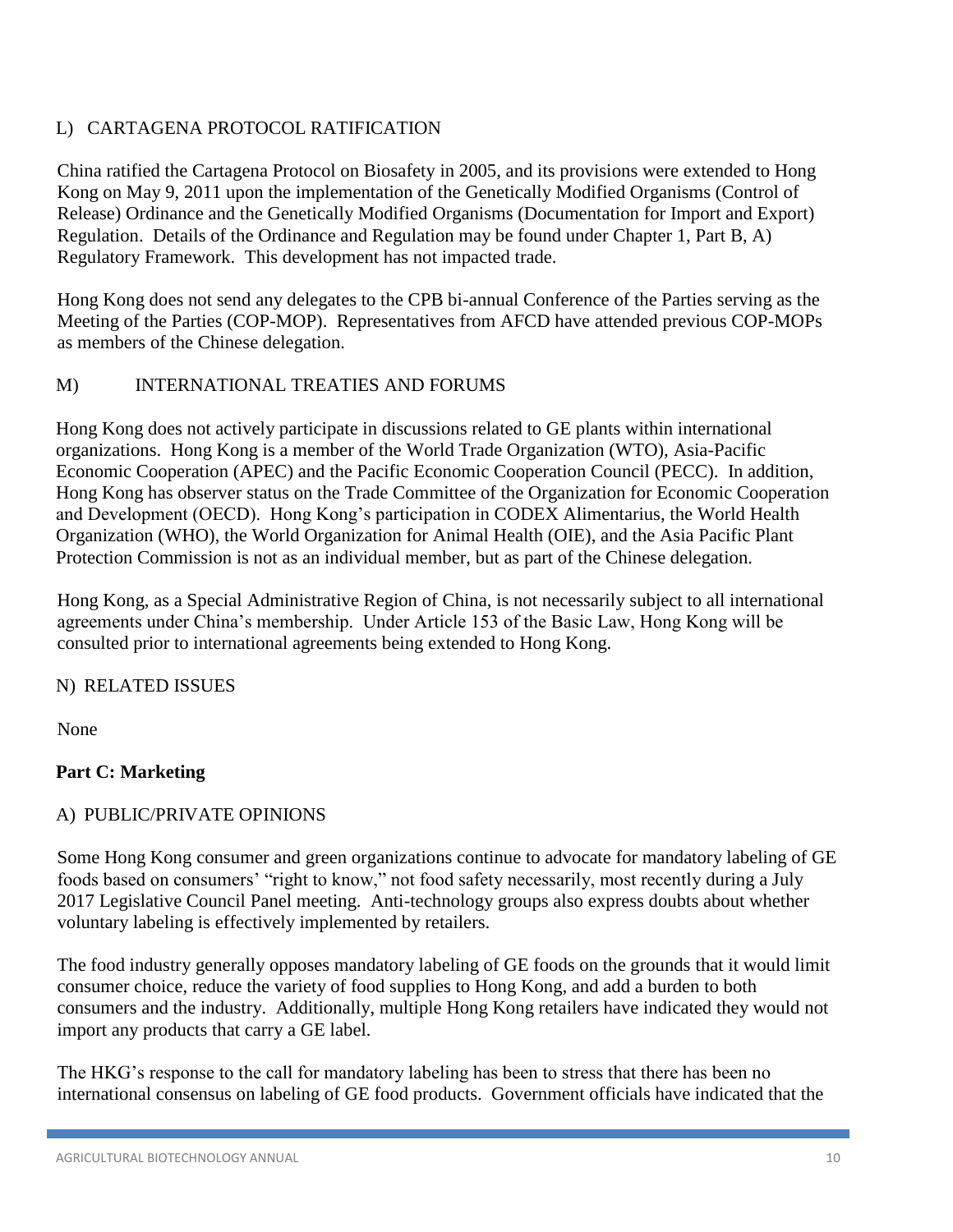safety of foods including GE foods is monitored by the prevailing food surveillance program. In short, in recent years, there have been relatively few voices asking for mandatory labeling of GE food products in Hong Kong.

### B) MARKET ACCEPTANCE/STUDIES

Market analysts report that many Hong Kong consumers are generally not concerned about the existence of GE ingredients in local foods and are more focused on prices, food safety, and nutritional values. Organic food products are growing in popularity, but consumers do not necessarily understand that organic products may not contain GE ingredients.

### <span id="page-11-0"></span>**CHAPTER 2: ANIMAL BIOTECHNOLOGY**

#### <span id="page-11-1"></span>**Part D: Production and Trade**

#### A) PRODUCT DEVELOPMENT

There is no genetic engineering or cloning in Hong Kong's limited livestock production.

#### B) COMMERCIAL PRODUCTION

None

C) EXPORTS

None

D) IMPORTS

Importation of transgenic animals is limited to insignificant levels of two types of aquarium fish: zebra fish and rice fish. The rice fish samples taken in AFCD's recent survey did not show any GE variety.

#### E) TRADE BARRIERS

None

### <span id="page-11-2"></span>**Part E: Policy**

#### A) REGULATORY FRAMEWORK

The Food and Health Bureau (FHB) determines the policy direction of GE animals and products derived from these animals or their offspring. The Food and Environmental Hygiene Department (FEHD) is the Bureau's department for food safety that administers its programs through its Centre for Food Safety (CFS). Administration of policies relating to GE animals and/or livestock clones falls under the portfolio of the AFCD within FHB.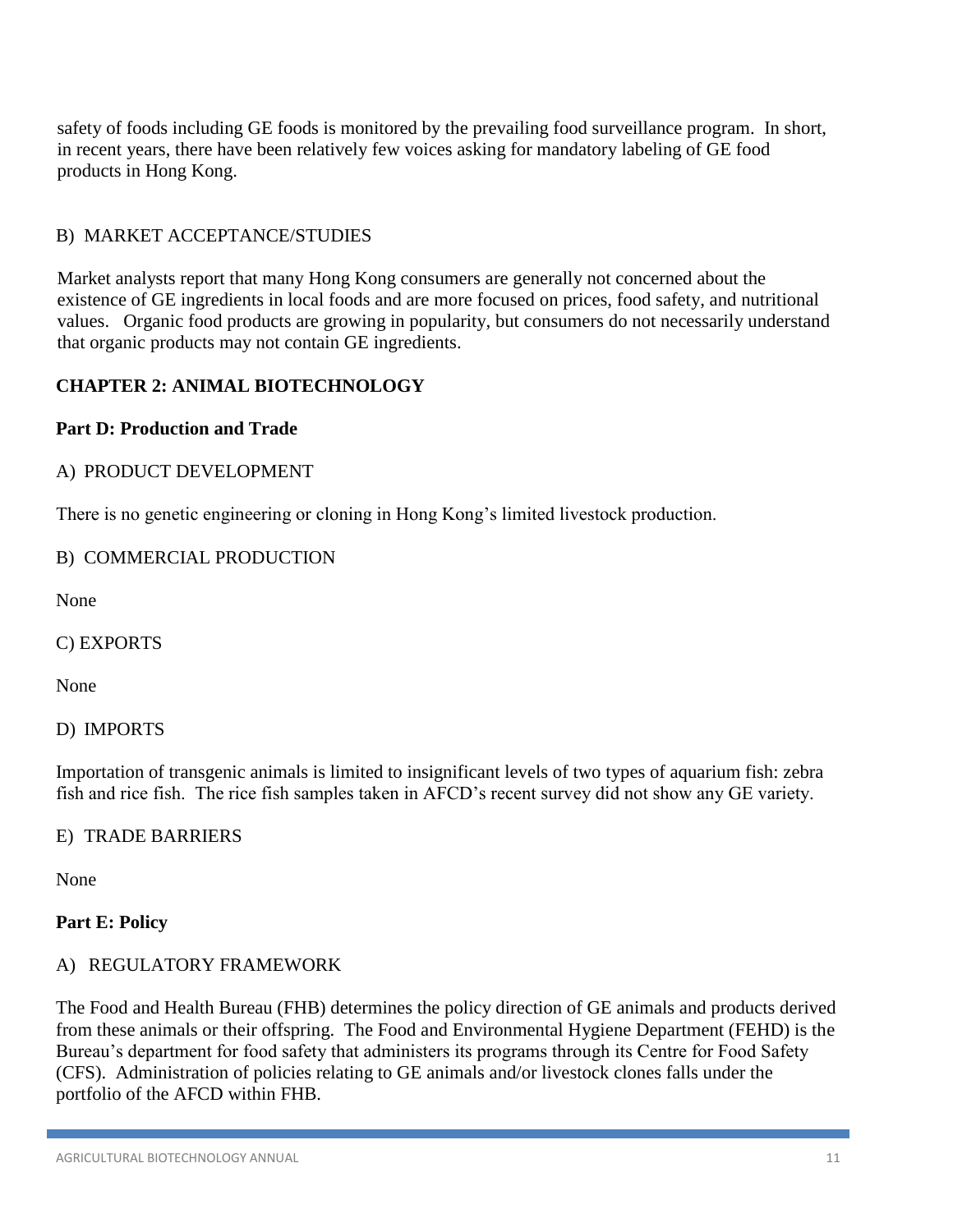With the implementation of Genetically Modified Organisms (Control of Release) Ordinance, the importation of live transgenic animals that are to be released into the environment, must obtain prior approval from the AFCD. If imported for contained use, prior approval is not required, though a declaration must be made on import documents.

The HKG maintains a Genetically Modified Organisms Registry which lists all imports of LMOs that are to be released into the environment. As of September 2021, the Registry remained empty.

The HKG does not have any specific regulation on food products derived from cloned animals. With regard to cloning animal technology, the HKG has no plans underway to conduct a risk assessment.

### B) APPROVALS

Prior approval is required for the production and importation of LMOs that are intended to be released into the environment (except for the exemption mentioned above). All applications are provided at the [AFCD link](https://www.afcd.gov.hk/english/conservation/con_gmo/Genetically_Modified_Organisms_Register/Applications.html) (empty as of September 2021).

### C) INNOVATIVE BIOTECHNOLOGIES

None

### D) LABELLING AND TRACEABILITY

None

# E) INTELLECTUAL PROPERTY RIGHTS (IPR)

The HKG has not shown any signs that it is considering legislation to address intellectual property rights for animal biotechnologies.

### F) INTERNATIONAL TREATIES AND FORUMS

Hong Kong participates in the World Organization for Animal Health (OIE) as part of the Chinese delegation. Hong Kong does not actively participate in discussions related to animal biotechnology within international organizations.

Hong Kong was chosen to be the venue for the Second International Summit on Human Genome Editing which was held in November 2018. The three-day summit was co-hosted by the Academy of Sciences Hong Kong, the Royal Society of London, the U.S. National Academy of Sciences, and the U.S. National Academy of Medicine. The Summit aimed to continue the global dialogue on human genome editing in relation to questions and concerns pertaining to science, application, ethics, and governance of human genome editing.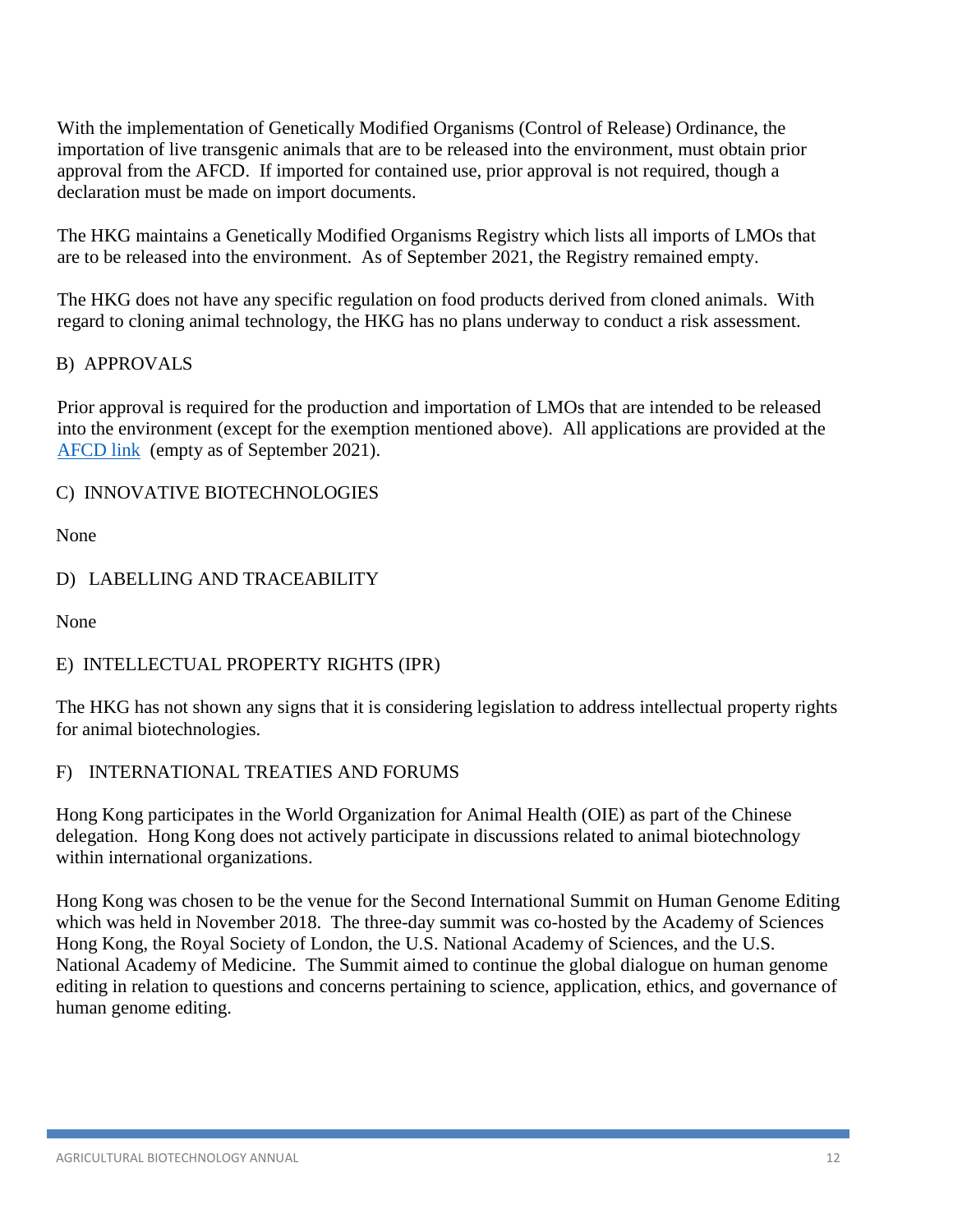### G) RELATED ISSUES

None

### <span id="page-13-0"></span>**Part F: Marketing**

### A) PUBLIC/PRIVATE OPINIONS

Few discussions of GE animals and cloned animals or products from cloned animals take place in Hong Kong. The HKG may be sensitive to political pressure on this issue. Post anticipates that any new requirement would likely target labeling the food products as cloned or GE, as opposed to a ban.

### B) MARKET ACCEPTANCE/STUDIES

There is no apparent urgency or calls to develop policy/legislation on the importation of cloned animals because the public assumes that this is not an immediate issue.

### <span id="page-13-1"></span>**CHAPTER 3: MICROBIAL BIOTECHNOLOGY**

#### <span id="page-13-2"></span>**Part G: Production and Trade**

### A) COMMERCIAL PRODCUTION

While no commercial production exists in Hong Kong, there is a venture capital firm based in Hong Kong, Horizons Ventures Ltd, identifying technology-focused start-up opportunities which lead to a Hong Kong tycoon's investment in Impossible Foods. The company was also engaged in the funding of Perfect Day, an animal-free dairy protein company based in the United States.

B) EXPORTS

None

### C) IMPORTS

Impossible Burgers with GE leghemoglobin as an ingredient are allowed in Hong Kong. In January 2021, a local company successfully partnered with Perfect Day and launched a range of ice creams that uses Perfect Day's GE whey protein. According to Perfect Day, the non-animal protein is produced by microbial fermentation of a fungal strain containing the gene sequence of bovine whey protein. The GE whey protein is identical to the protein found in cow's milk on a molecular level.

More information can be found on ATO's [report:](https://www.fas.usda.gov/data/hong-kong-microbial-food-ingredients-encounter-no-regulatory-barriers-hong-kong) Microbial Food Ingredients Encounter No Regulatory Barriers in Hong Kong.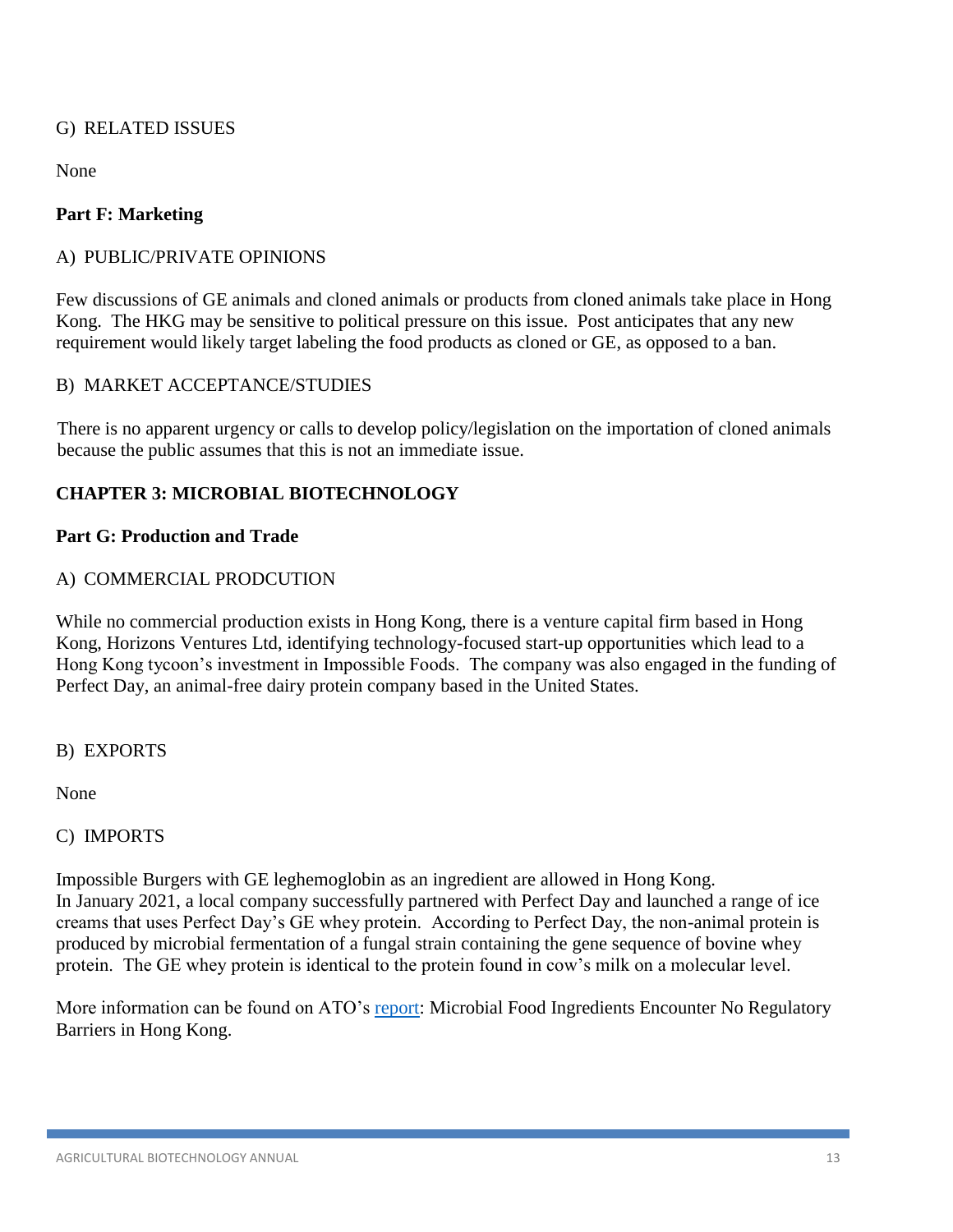### D) TRADE BARRIERS

None

# <span id="page-14-0"></span>**Part H: Policy**

### A) REGULATORY FRAMEWORK

Currently, Hong Kong does not have specific food regulations for microbial food ingredients. Microbial food ingredients that are not LMOs are subject to the same food regulations as conventional food. LMOs are subject to the regulatory framework as described in Part B above. Post is not aware of any HKG plans to stipulate new regulations targeting microbial food ingredients.

#### B) APPROVALS:

Not applicable, as long as the product in question is not an LMO.

### C) LABELING AND TRACEABILITY

There are no signs that the HKG is mapping out policies to regulate the traceability and labeling of microbial biotech-derived food ingredients. If food ingredients are not LMOs, they are subject to the same regulations as conventional food items.

#### D) MONITORING AND TESTING

In connection with plants and animals, the Agriculture, Fisheries and Conservation Department conducts an annual survey for the presence of GE produce in the market (please refer above to Part B, Section H). The Food and Environmental Hygiene Department, which is the food safety regulatory agency, releases any food-related monitoring results. Post is not aware of any monitoring or testing of microbial-derived foods by the Hong Kong government.

### E) ADDITIONAL REGULATORY REQUIREMENTS

Not applicable

### F) INTELLECTUAL PROPERTY RIGHTS

Please refer above to Part B, Section K.

### G) RELATED ISSUES

None